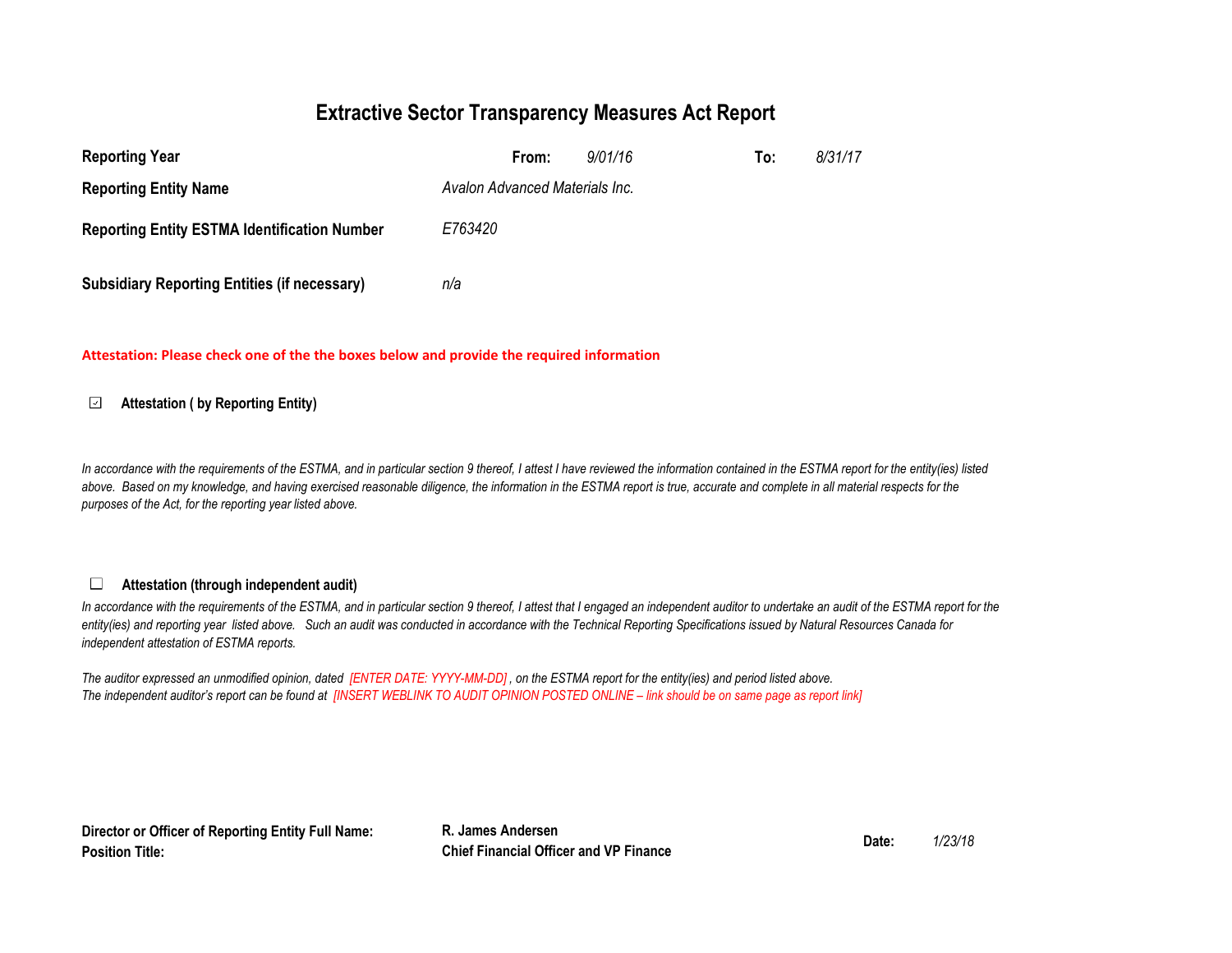# **Extractive Sector Transparency Measures Act - Annual Report**

| <b>Reporting Year</b>                                         | From: $9/01/16$                | To: | 8/31/17 |
|---------------------------------------------------------------|--------------------------------|-----|---------|
| <b>Reporting Entity Name</b>                                  | Avalon Advanced Materials Inc. |     |         |
| <b>Reporting Entity ESTMA</b><br><b>Identification Number</b> | E763420                        |     |         |

*n/a*

**Subsidiary Reporting Entities (if necessary)**

| <b>Payments by Payee</b> |                   |              |                  |      |                                   |                |                  |                                                  |                                      |                                |
|--------------------------|-------------------|--------------|------------------|------|-----------------------------------|----------------|------------------|--------------------------------------------------|--------------------------------------|--------------------------------|
| <b>Country</b>           | <b>Payee Name</b> | <b>Taxes</b> | <b>Royalties</b> | Fees | Production<br><b>Entitlements</b> | <b>Bonuses</b> | <b>Dividends</b> | <b>Infrastructure</b><br>Improvement<br>Payments | <b>Total Amount paid</b><br>to Payee | <b>Notes</b>                   |
|                          |                   |              |                  |      |                                   |                |                  |                                                  |                                      |                                |
| n/a                      | n/a               | n/a          | n/a              | n/a  | n/a                               | n/a            | n/a              | n/a                                              | n/a                                  | No reportable payment was made |
|                          |                   |              |                  |      |                                   |                |                  |                                                  |                                      |                                |
|                          |                   |              |                  |      |                                   |                |                  |                                                  |                                      |                                |
|                          |                   |              |                  |      |                                   |                |                  |                                                  |                                      |                                |
|                          |                   |              |                  |      |                                   |                |                  |                                                  |                                      |                                |
|                          |                   |              |                  |      |                                   |                |                  |                                                  |                                      |                                |
|                          |                   |              |                  |      |                                   |                |                  |                                                  |                                      |                                |
|                          |                   |              |                  |      |                                   |                |                  |                                                  |                                      |                                |
|                          |                   |              |                  |      |                                   |                |                  |                                                  |                                      |                                |
|                          |                   |              |                  |      |                                   |                |                  |                                                  |                                      |                                |
|                          |                   |              |                  |      |                                   |                |                  |                                                  |                                      |                                |
|                          |                   |              |                  |      |                                   |                |                  |                                                  |                                      |                                |
|                          |                   |              |                  |      |                                   |                |                  |                                                  |                                      |                                |
|                          |                   |              |                  |      |                                   |                |                  |                                                  |                                      |                                |